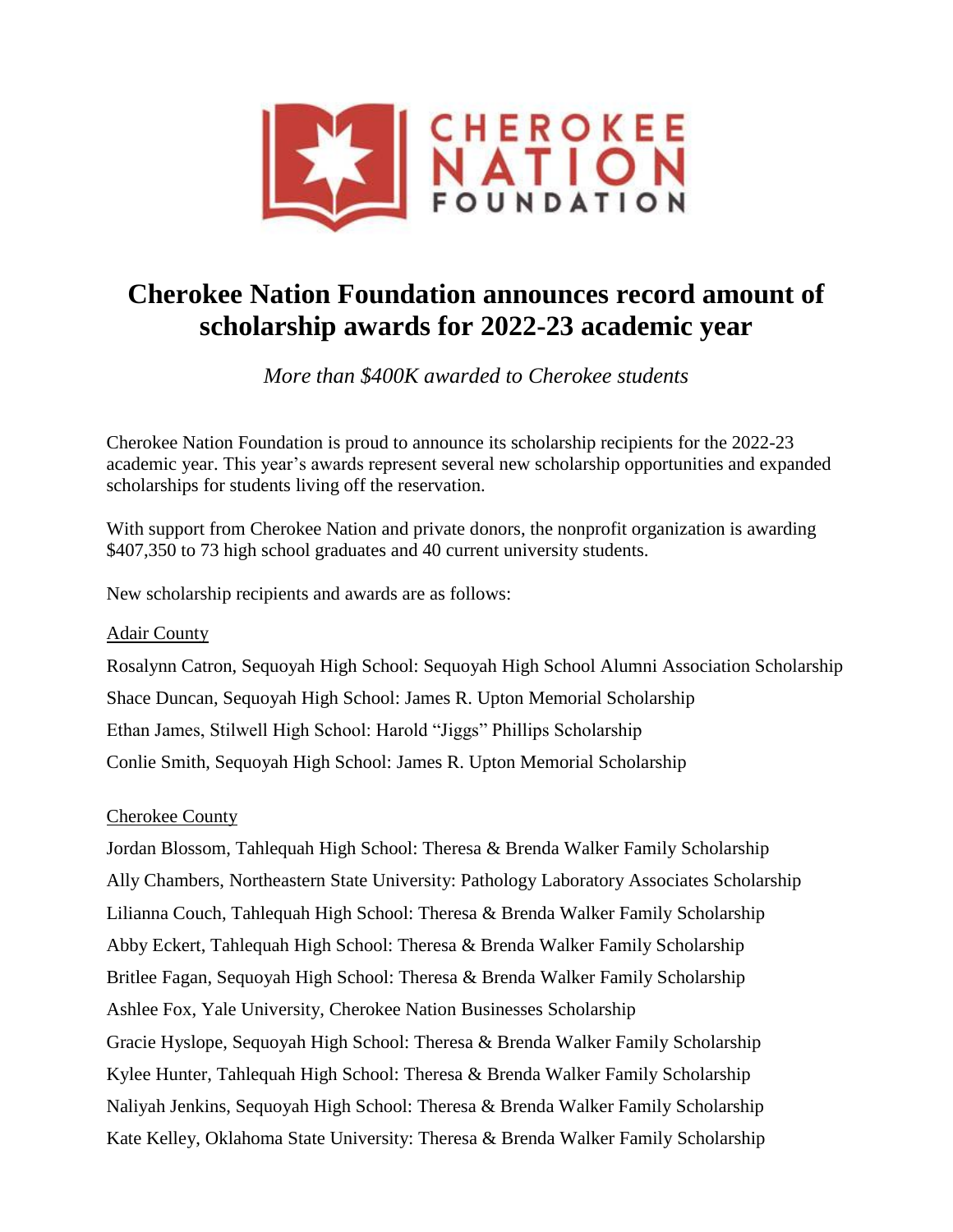Blaine Silka, Locust Grove High School: Cherokee Nation District 1 Agriculture Scholarship Chelbie Turtle, Northeastern State University: Cherokee Nation Businesses Scholarship Chenoa Turtle, Sequoyah High School: Cherokee Nation District 3 Scholarship Fund & James R. Upton Memorial Scholarship

Charlsie Whittmore, Tahlequah High School: Theresa & Brenda Walker Family Scholarship Megan Wyers, Sequoyah High School: Sequoyah High School Alumni Association Scholarship

#### Craig County

Mason Lance, Oklahoma State University: Cherokee Nation Businesses Scholarship

#### Mayes County

Kelly Anno, Tulsa Community College: Charles Alan Beauchamp Scholarship & Pathology Laboratory and Associates Scholarship Remington Ward, Oklahoma State University: Cherokee Nation Businesses Scholarship & Senior Master Sergeant Texie C. Taylor, USAF Memorial Scholarship

### Muskogee County

Christian Carey, Northeastern State University: Audie Baker Memorial Scholarship Hannah Hyslope, Sequoyah High School: Sequoyah High School Alumni Association Scholarship

## Osage County

Linzie Hopkins, University of Oklahoma: Kenneth Comer Scholarship

### Rogers County

Grace Brasfield, University of Tulsa: University of Tulsa/Cherokee Nation Foundation Scholarship Jordyn Logue, Cameron University: Rudisill Scholarship Garrett Reynolds, University of Oklahoma: Cherokee Nation Businesses Scholarship Sidney Roland, Claremore Sequoyah High School: Cherokee Nation Foundation Award Eli Wood, Claremore Sequoyah High School: Oklahoma State University/Cherokee Nation

# Foundation Scholarship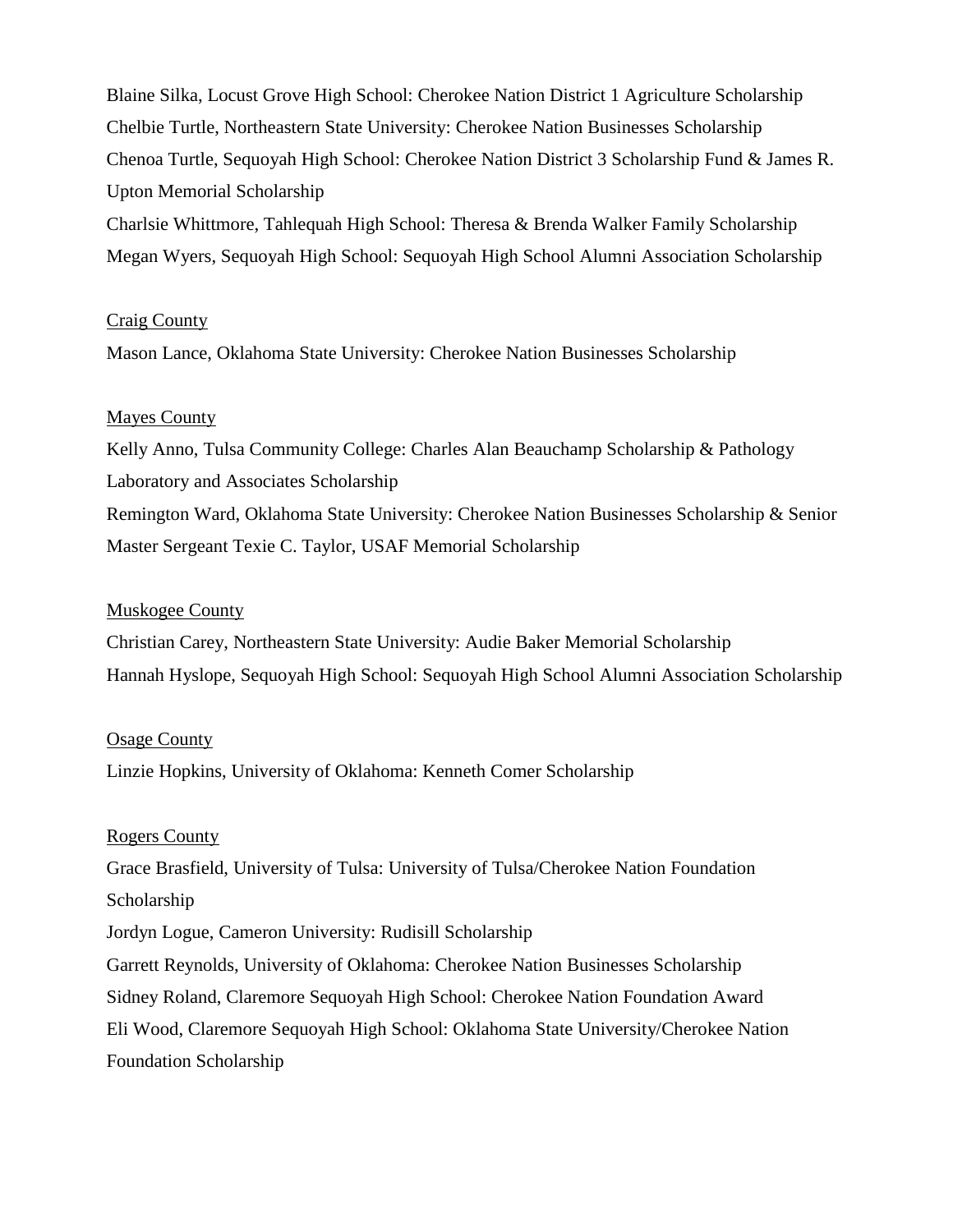### Sequoyah County

Cera Brooks, Sallisaw High School: John Lance Kelley Memorial Scholarship Jaxon Collins, Muldrow High School: Indian Women's Pocahontas Club Scholarship

#### Tulsa County

Gabe Dowell, University of Arkansas: Cherokee Nation Businesses Scholarship Rodrigo Romero II, Bixby High School: Peruzzi Family Scholarship

#### Washington County

Kylar Brandon, Caney Valley High School: Gary, Ryan and Agalisiga Helping Hand Scholarship

#### At-Large District

Dillon Ballard, Tuttle High School: Champion At Large Scholarship Beverly Bennett, Homeschool: Cherokee Nation At Large Award Karlie Beshears, Blanchard High School: Cherokee Nation At Large Award Austin Blair, Edmond North High School: Cherokee Nation At Large Award James Brison, University of Central Oklahoma: Cherokee Nation At Large Award Devin Brizuela, TERRA Environmental Research Institute: Cherokee Nation At Large Award Ashlyn Bush, Sapulpa High School: Cherokee Nation At Large Award Morgan Bynum, Oklahoma State University: Cherokee Nation At Large Award Audrey Carlile, Huron High School, Michigan: Cherokee Nation At Large Award Grady Clay, East Texas Baptist University, Texas: Cherokee Nation At Large Award Mattison Clay, Texas A&M University, Texas: Cherokee Nation At Large Award Joseph Cloud, Northeastern State University: Cherokee Nation At Large Award Kailee Collier, James W. Martin High School, Texas: Cherokee Nation At Large Award Haley Combs, Chisolm High School: Cherokee Nation At Large Award Hunter Combs, Oklahoma State University: Cherokee Nation At Large Award Makayla Crawford, Oklahoma State University: Cherokee Nation At Large Award Olivia Curtis, Episcopal Collegiate School, Arkansas: Champion At Large Scholarship Pierson Daugherty, Edmond Sant Fe High School: Cherokee Nation At Large Award Maximilian Derton, Letourneau University, Texas: Cherokee Nation At Large Award Taylor Dowell, Oklahoma State University: Cherokee Nation At Large Award Isabella Embry, Frisco High School, Texas: Cherokee Nation At Large Award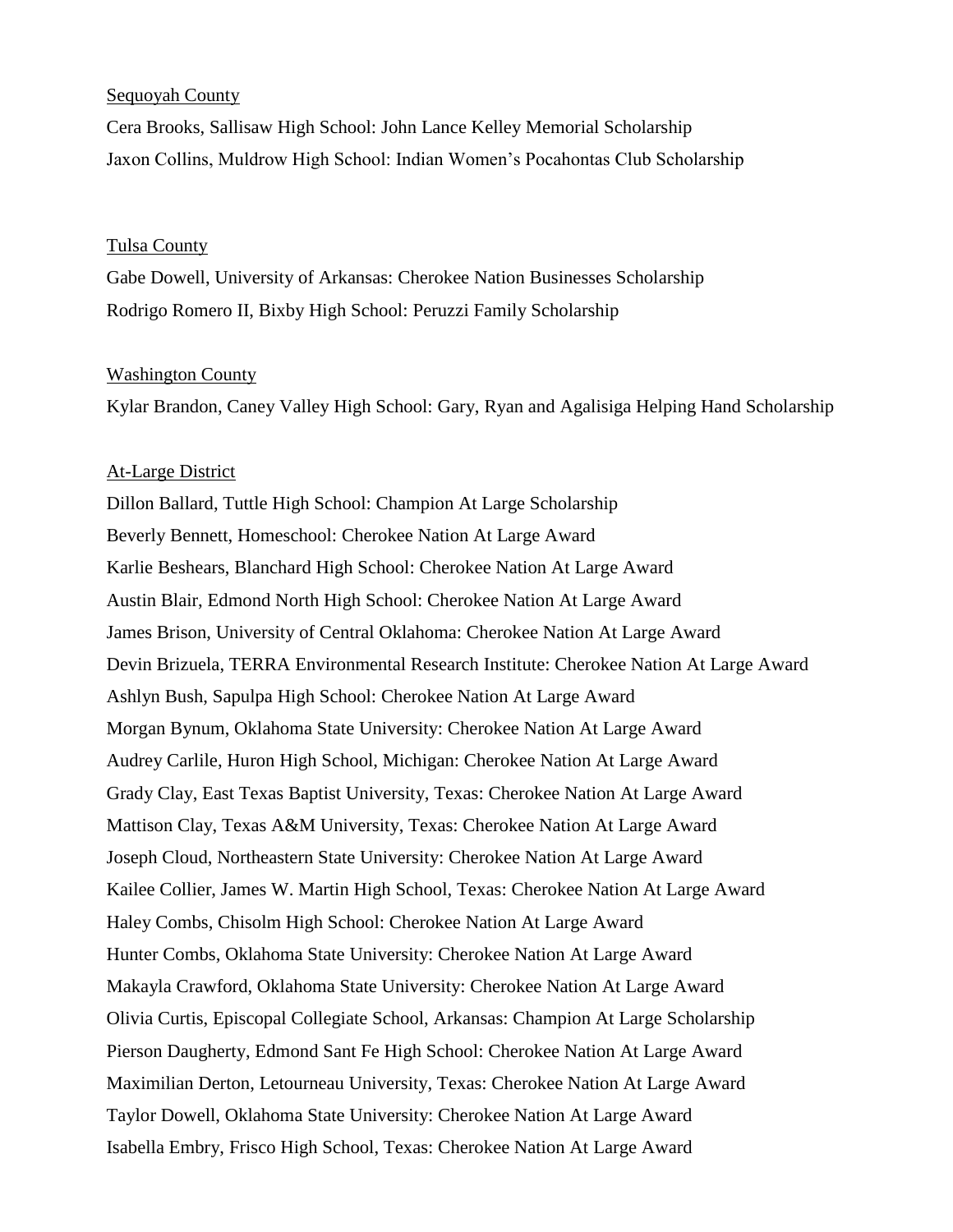Sydney Forster, Byron Nelson High School, Texas: Cherokee Nation At Large Award Jordan Fouts, Boerne Champion High School, Texas: Cherokee Nation At Large Award Leah Givens, Friendswood High School, Texas: Cherokee Nation At Large Award Allie Glenn, Fort Lewis College: Cherokee Nation At Large Award Peyton Glenn, Fort Lewis College: Cherokee Nation At Large Award Delancey Griffin, Classen School of Advanced Studies at Northeast: Cherokee Nation At Large Award

Maelyn Grover, Centennial High School, Idaho: Cherokee Nation At Large Award Julia Gunter, Westmoore High School: Cherokee Nation At Large Award Andrew Hall, Stillwater High School: Cherokee Nation At Large Award Bretton Hall, Keller High School: Cherokee Nation At Large Award Caroline Hayes, Christopher Newport University, Virginia: Cherokee Nation At Large Award James Hewitt, Southern Arkansas University: Cherokee Nation At Large Award Addison Hill, Seminole High School: Cherokee Nation At Large Award Bryce Holderbee, Oklahoma State University: Champion At Large Scholarship Parker Holman, University of Arkansas: Cherokee Nation At Large Award Mariah Huffmaster, Lincoln High School, Arkansas: Champion At Large Scholarship Wyatt Hunt, Farmington High School, Arkansas: Cherokee Nation At Large Award Carrington Johnson, Princeton University: Cherokee Nation At Large Award Isaiah Kennedy, Cedarville High School, Arkansas: Cherokee Nation At Large Award Annalee Keys, Mill Creek High School, Georgia: Cherokee Nation At Large Award Sonia Khan, Haskell Indian Nations University: Cherokee Nation At Large Award Aaliyah Knight, Piedmont High School: Cherokee Nation At Large Award Malley Knight, Deer Creek High School: Cherokee Nation At Large Award Lyla Lamb, West Jessamine High School, Kentucky: Cherokee Nation At Large Award Julia Linder, Missouri Southern State University, Missouri: Cherokee Nation At Large Award Tabor Marlatt, Sharon-Mutual High School: Cherokee Nation At Large Award Olivia Marlow, Rockvale High School, Tennessee: Cherokee Nation At Large Award Adisen Massie, Lufkin High School, Texas: Cherokee Nation At Large Award Bradly McKee, Blanchard High School: Cherokee Nation At Large Award Adino Morgan, Moore High School: Cherokee Nation At Large Award Kayleigh Moulton, Oklahoma State University: Cherokee Nation At Large Award Lily Nippert, Woodward High School: Cherokee Nation At Large Award Conner Osburn, University of Oklahoma: Champion At Large Scholarship